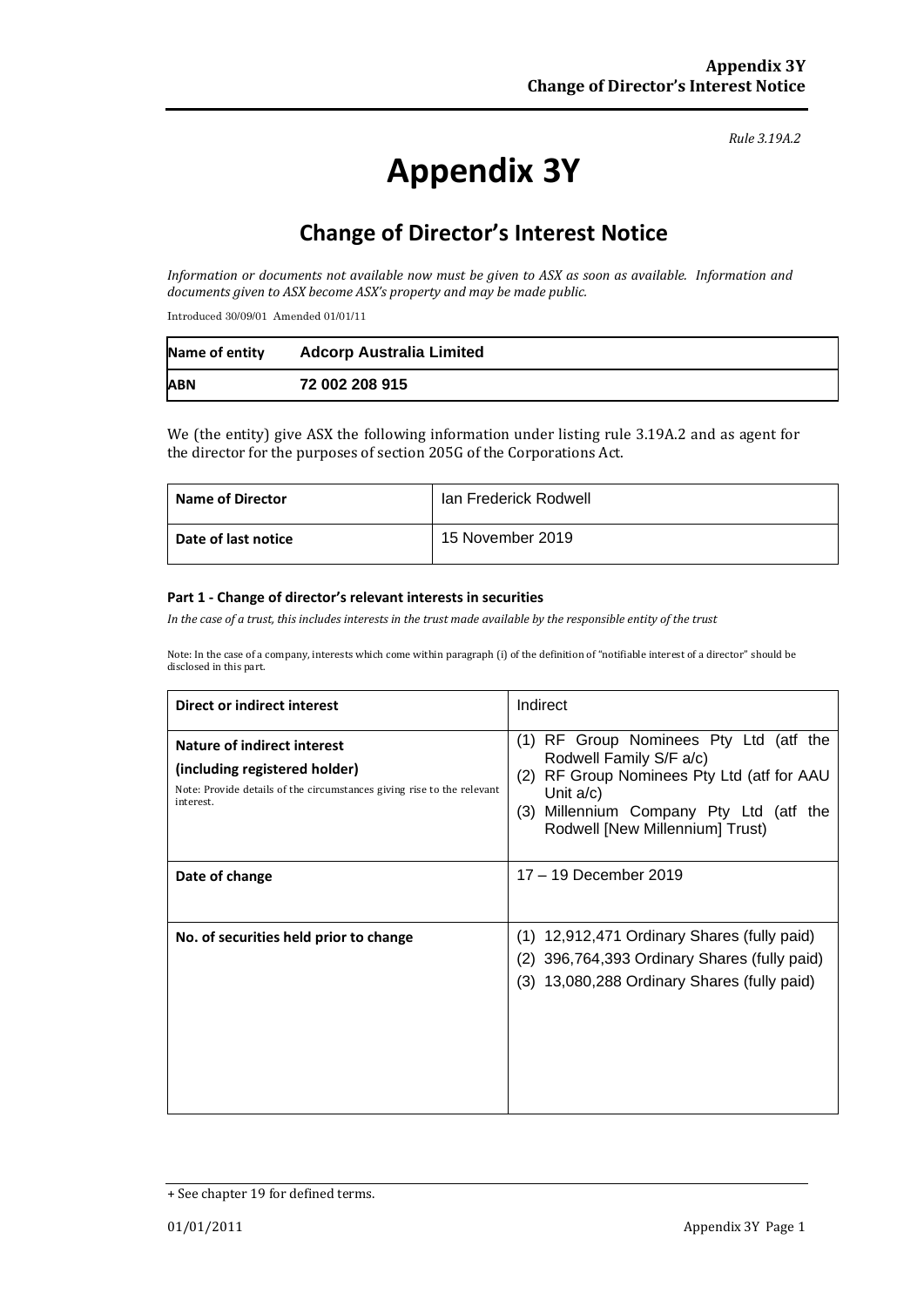| <b>Class</b>                                                                                                                                                                | Fully paid ordinary shares                                                                                                                 |
|-----------------------------------------------------------------------------------------------------------------------------------------------------------------------------|--------------------------------------------------------------------------------------------------------------------------------------------|
| <b>Number acquired</b>                                                                                                                                                      | 2,784,465 fully paid ordinary shares                                                                                                       |
| <b>Number disposed</b>                                                                                                                                                      | N/A                                                                                                                                        |
| Value/Consideration                                                                                                                                                         | 2,529,652 at \$0.009 per share                                                                                                             |
| Note: If consideration is non-cash, provide details and estimated<br>valuation                                                                                              | 254,813 at \$0.01 per share                                                                                                                |
| No. of securities held after change                                                                                                                                         | (1) 12,912,471 Ordinary Shares (fully paid)<br>(2) 396,764,393 Ordinary Shares (fully paid)<br>(3) 15,864,753 Ordinary Shares (fully paid) |
| Nature of change<br>Example: on-market trade, off-market trade, exercise of options, issue<br>of securities under dividend reinvestment plan, participation in buy-<br>back | Purchase of shares on-market                                                                                                               |

### **Part 2 – Change of director's interests in contracts**

Note: In the case of a company, interests which come within paragraph (ii) of the definition of "notifiable interest of a director" should be disclosed in this part.

| <b>Detail of contract</b>                           | N/A |
|-----------------------------------------------------|-----|
| <b>Nature of interest</b>                           | N/A |
| Name of registered holder<br>(if issued securities) | N/A |
| Date of change                                      | N/A |

<sup>+</sup> See chapter 19 for defined terms.